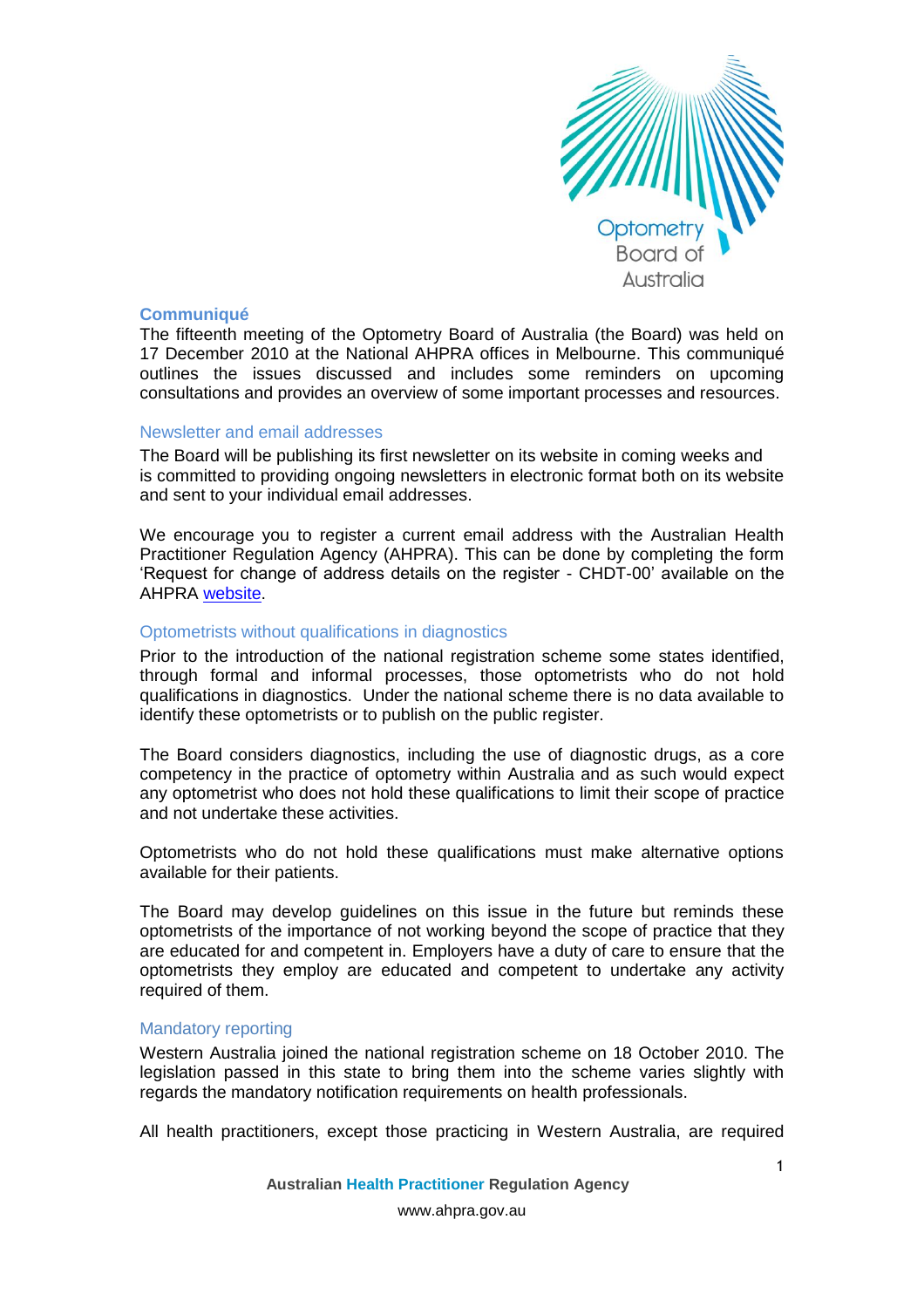

2

under the National Law as in force in each state and territory to report 'notifiable conduct' of health practitioners, as defined in s. 140 of the National Law, to the National Agency in order to prevent the public being placed at risk of harm.

The Board has developed guidelines to provide direction to registered health practitioners, employers of practitioners and education providers about these requirements. The guidelines have been developed to help practitioners, employers and education providers understand how to work with these requirements; that is, whether they must make a notification about a health practitioner's conduct and when.

Health practitioners practising in Western Australia are not required to make a mandatory notification about patients (or clients) who are practitioners or students in one of the health professions. However, practitioners in Western Australia continue to have a professional and ethical obligation to protect and promote public health and safety. They are therefore encouraged to make a voluntary notification or encourage the practitioner or student they are treating to self-report.

The Board is working with AHPRA and the other National Boards to revise the guideline to reflect the Western Australian circumstances.

## CPD

The Board has developed and approved a range of documents that outline the requirements regarding continuing professional development for all optometrists who hold general registration with the Board.

The Board has developed a set of FAQs and a list of non-accredited providers and activities that will be generally be approved by the Board for the purpose of the CPD requirements. These are available on the Board's website.

The Board is developing a CPD specific section of its website. This will be in place in early 2011. This section will list all the Board's standards and guidelines and other information relating to CPD in one place.

Optometrists are encouraged to review the information on an ongoing basis so that they can better understand their obligations under the national registration scheme.

### Protected titles for Optometry under the National Law

The Board wishes to draw attention to the provisions of the Health Practitioner Regulation Law (National Law) as in force in each state and territory in regard to protected title.

Section 113 of the National Law lists the protected titles for optometry as

**Australian Health Practitioner Regulation Agency**

www.ahpra.gov.au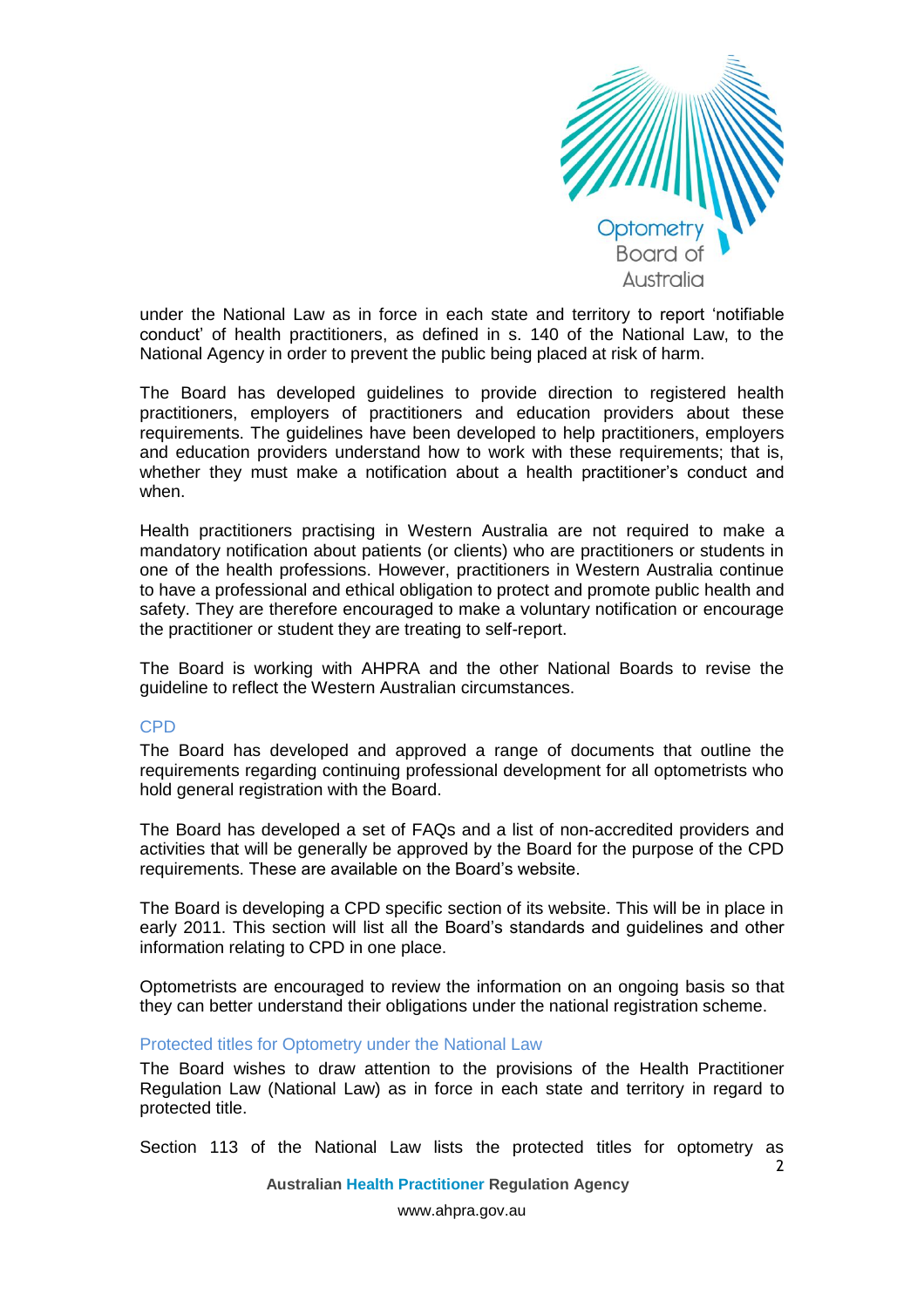

'optometrist' and 'optician'. This section also details the restriction on the use of these protected titles and the requirements of both individuals and bodies corporate in relation to these titles. Importantly, the relevant titles are protected whether they are used with or without any other words and whether in English or any other language.

The Board is of the view that use of the term 'Dispensing Optician' contravenes the restrictions on use of the protected title 'optician'.

### Endorsement for scheduled medicines on the public register

The Board is aware of the difficulty in checking if an optometrist holds endorsement for scheduled medicines on the public register. The Board is working with AHPRA to try and improve this.

In the interim, to check the endorsement status of an optometrist:

- 1. Go to the search function for the [public register](http://www.ahpra.gov.au/Registration/Registers-of-Practitioners.aspx) on the AHPRA website.
- 2. Enter the required information to commence the search.
- 3. When the search results appear, click on the link at the word 'view' at the end of the result line under the detail section.
- 4. A second screen will open. Scroll down to the endorsement section. If an optometrist holds a current endorsement, then the words 'scheduled medicines – optometry' will be listed under the endorsement heading.

#### Consultation on therapeutic qualifications as a requirement for general registration

In its previous communiqués the Board has referred to an upcoming consultation process on the proposal for therapeutic qualifications to be a requirement for general registration. The Board will publish a consultation document on its website on 17 January 2011. All registered optometrists will also receive a letter and a copy of the consultation document. The Board is interested in hearing from a range of stakeholders and encourages you to consider the document and respond.

## Registration renewal

It is important that all registered optometrists are aware of the importance of renewing their registration on time under the national scheme. AHPRA will manage the renewal process on behalf of the Board. You will be provided with at least two months notice before your registration is due. Those registrants who do not renew their registration within one month after the due date will see their registration lapse and their name removed from the register.

The Board would like to remind all optometrists that the primary responsibility for renewing lies with the individual. To ensure that there are no difficulties in receiving the renewal notice, optometrists should notify AHPRA of any changes to their contact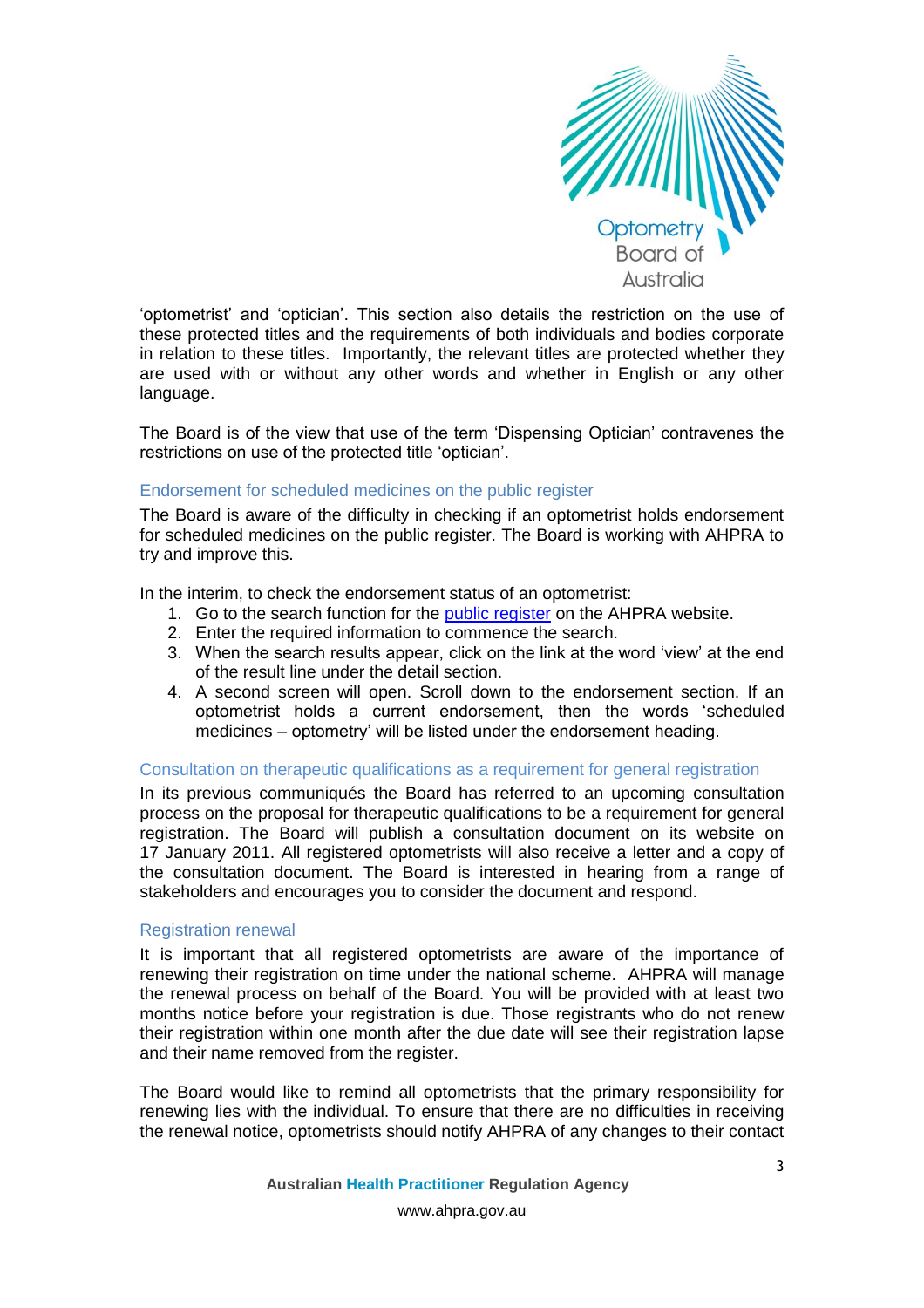

details as soon as practical. A change of address form is available on the AHPRA [website.](http://www.ahpra.gov.au/Registration/Registration-Process/Common-Application-Forms.aspx)

If you have not received a renewal notice and your registration is due for renewal then you should call AHPRA on 1300 419 495 to ask for your user name and password to access the online renewal service.

The AHPRA website outlines the stages in the [registration process.](http://www.ahpra.gov.au/Registration/Registration-Process.aspx) When you complete the online form or hard copy renewal form it goes through an initial assessment. There may be times when further assessment is required. During this time your name will remain on the public register and you are able to continue to practise. Routine applications for renewal of registration take less time than more complex applications.

The Board has been informed by AHPRA that there is a delay in the issuing of the receipts for payments made online for those who have renewed in recent weeks. Optometrists who have renewed their registration online are advised to check that their payment has been debited correctly from your bank account and that your name appears on the public register.

If you have any concern regarding this, please contact AHPRA on 1300 419 495 or via the [online enquiry form.](http://www.ahpra.gov.au/About-AHPRA/Contact-Us.aspx)

# Reporting of adverse events associated with medicines to Therapeutic Goods **Australia**

The Board has received correspondence from the National Manager of Therapeutic Goods Administration on adverse event reporting associated with medicines and medical devices by health care professionals.

Adverse event reporting allows the TGA to monitor, investigate and take action on medicines and medical devices safety issues. The TGA encourages all health professionals to report all suspected adverse events associated with medicines and devices, particularly those associated with new products or serious outcomes such as admission to hospital or prolongation of hospitalisation. The reporting plays a key role in the TGA's work to identify potential relationships between a therapeutic good and a series of adverse events.

The Board encourages all optometrists to familiarise themselves with the reporting process. More information is available at the TGA website [\(www.tga.gov.au\)](http://www.tga.gov.au/).

## **Conclusion**

The Board is looking forward to a busy 2011 where it will continue to work with AHPRA to implement the processes required to support the national registration

**Australian Health Practitioner Regulation Agency**

www.ahpra.gov.au